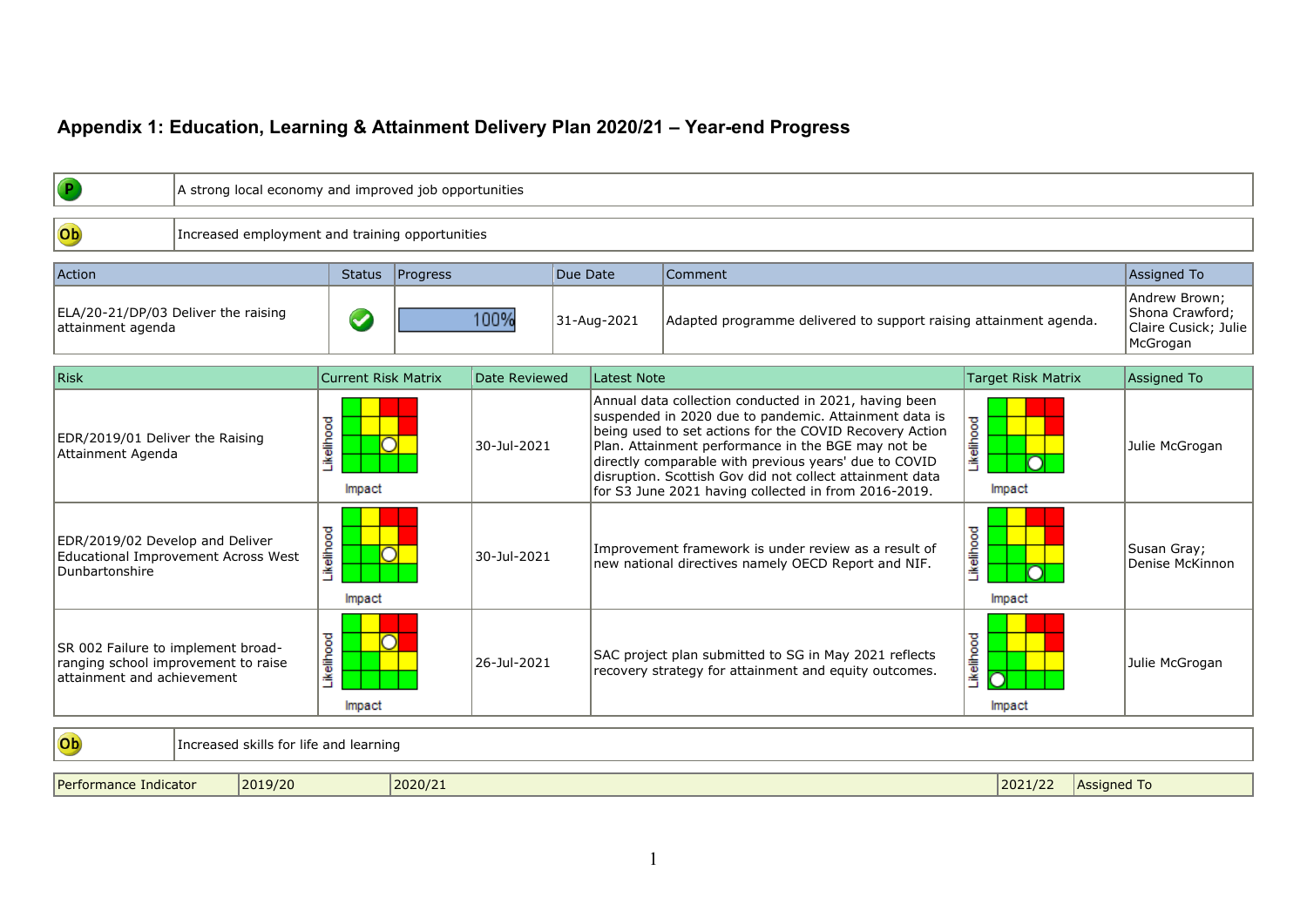|                                                                                                                                                                    | Value | Target | Value | Target | <b>Status</b> | Long<br><b>Trend</b>    | Short<br><b>Trend</b> | <b>Note</b>                                                                                                                                                                                                                                                                                                                                                                                                                                                                                        | Target |                      |
|--------------------------------------------------------------------------------------------------------------------------------------------------------------------|-------|--------|-------|--------|---------------|-------------------------|-----------------------|----------------------------------------------------------------------------------------------------------------------------------------------------------------------------------------------------------------------------------------------------------------------------------------------------------------------------------------------------------------------------------------------------------------------------------------------------------------------------------------------------|--------|----------------------|
| ED/CPP12-13/045<br>Secondary school<br>attendance rate (S1-S5).<br>Sixth year pupils are not<br>included as they are beyond<br>the age of compulsory<br>schooling. | 87.1% | 91%    | 91.8% | 91%    | $\bm{\omega}$ |                         | $\mathbf{d}$          |                                                                                                                                                                                                                                                                                                                                                                                                                                                                                                    | 91%    | <b>Claire Cusick</b> |
| ED/CPP12-13/182 Primary<br>school attendance rate                                                                                                                  | 93.2% | 95%    | 94.7% | 95%    |               | $\curvearrowleft$       | $\mathbf{r}$          |                                                                                                                                                                                                                                                                                                                                                                                                                                                                                                    | 95%    | Claire Cusick        |
| ED/IN/011 Cases of<br>exclusion per 1,000 school<br>pupils                                                                                                         | 20    | 40     | 18    | 40     | $\bm{\omega}$ |                         | $\mathbf{d}$          | Provisional WDC data on<br>exclusions during the 2020-21<br>school session are showing<br>exclusion incidents per 1,000<br>pupils for that session decreased<br>by 2 from the previous school<br>session to 18. The figure is 22<br>below the target of 40. Data is<br>published by the Scottish<br>Government biannually and 2020-<br>21 data will not be published until<br>December 2021. Therefore, no<br>comparison can currently be made<br>with other authorities or with<br>National data. | 140    | Claire Cusick        |
| ED/RAA/001 Percentage of<br>educational establishments<br>receiving positive inspection<br>reports                                                                 | 100%  | 100%   |       | 0%     |               | $\overline{\mathbf{?}}$ | $\boxed{?}$           | This target is N/A at the moment<br>since the programme of inspection<br>has been withdrawn due to COVID<br>19                                                                                                                                                                                                                                                                                                                                                                                     | 100%   | Laura Mason          |
| SCHN01 Cost per primary<br>school pupil £                                                                                                                          |       |        |       |        |               | $\boxed{?}$             | $\boxed{2}$           | 2020/21 data for LGBF indicators will be<br>available in the first quarter of 2022                                                                                                                                                                                                                                                                                                                                                                                                                 |        | Laura Mason          |
| SCHN02 Cost per secondary<br>school pupil £                                                                                                                        |       |        |       |        |               | $\boxed{?}$             | $\boxed{?}$           | following publication by the<br>Improvement Service.                                                                                                                                                                                                                                                                                                                                                                                                                                               |        | Laura Mason          |
| SCHN03 Cost per pre-<br>school place £                                                                                                                             |       |        |       |        |               | $\boxed{?}$             | $\boxed{2}$           | 2020/21 data for LGBF indicators will be                                                                                                                                                                                                                                                                                                                                                                                                                                                           |        | Laura Mason          |
| SCHN04 % of pupils gaining<br>$5 +$ awards at level 5                                                                                                              |       |        |       |        |               | $\overline{\mathbf{3}}$ | $\boxed{?}$           | available in the first quarter of 2022<br>following publication by the                                                                                                                                                                                                                                                                                                                                                                                                                             |        | Andrew Brown         |
| SCHN05 % of pupils gaining<br>5+ awards at level 6                                                                                                                 |       |        |       |        |               | $\overline{\mathbf{?}}$ | $\boxed{?}$           | Improvement Service.                                                                                                                                                                                                                                                                                                                                                                                                                                                                               |        | Andrew Brown         |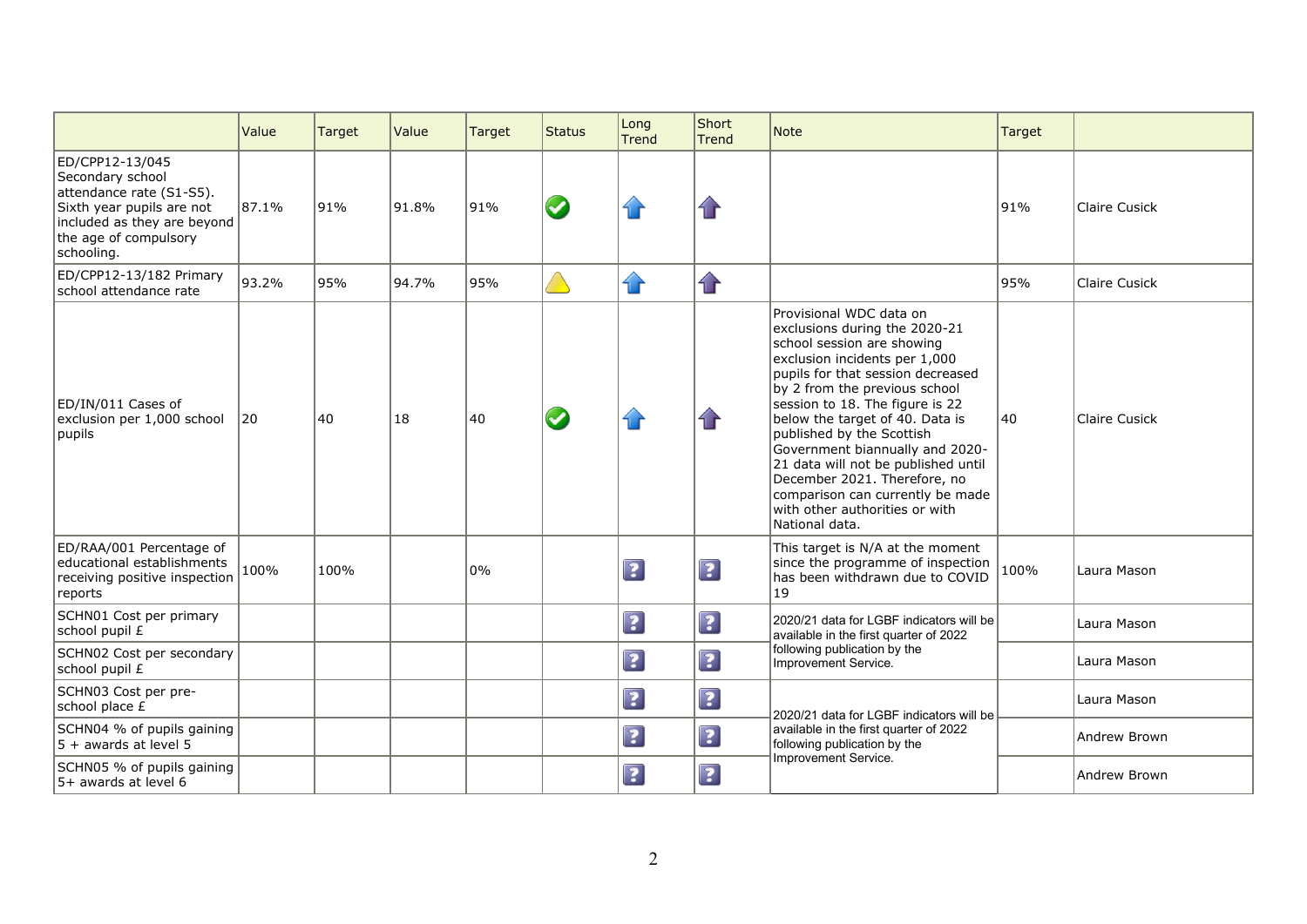|                                                                                              | 2019/20 |        | 2020/21 |               |             |                         |                         |                                                                                                                                                      | 2021/22 |                     |
|----------------------------------------------------------------------------------------------|---------|--------|---------|---------------|-------------|-------------------------|-------------------------|------------------------------------------------------------------------------------------------------------------------------------------------------|---------|---------------------|
| Performance Indicator                                                                        | Value   | Target | Value   | <b>Target</b> | Status      | Long<br><b>Trend</b>    | Short<br><b>Trend</b>   | <b>Note</b>                                                                                                                                          | Target  | <b>Assigned To</b>  |
| SCHN06 % pupils in 20%<br>most deprived areas getting<br>5+ awards at level 5                |         |        |         |               |             | $\boxed{?}$             | $\boxed{2}$             |                                                                                                                                                      |         | Andrew Brown        |
| SCHN07 % pupils in 20%<br>most deprived areas getting<br>5+ awards at level 6                |         |        |         |               |             | $\boxed{?}$             | $\boxed{2}$             |                                                                                                                                                      |         | Andrew Brown        |
| <b>SCHN10 % of Adults</b><br>Satisfied with local schools                                    | 87.77%  | 87.77% | N/A     | 0%            | $\boxed{?}$ | $\boxed{?}$             | $\overline{\mathbf{3}}$ | Local authority level data has not<br>yet been published by Scottish<br>Government for 2021.                                                         |         | Andrew Brown        |
| SCHN11 Percentage of<br>school leavers in positive<br>and sustained destinations             | 89.66%  | 92.4%  |         | 92.5%         |             | $\boxed{?}$             | $\boxed{2}$             | Data for 2020/21 will not be<br>available from the Skills<br>Development Scotland School<br>Leaver Destination Return (SLDR)<br>until February 2022. | 92.6%   | Susie Byrne         |
| SCHN12a Overall Average<br>Total Tariff                                                      |         |        |         |               |             | $\boxed{?}$             | $\boxed{2}$             |                                                                                                                                                      |         | <b>Andrew Brown</b> |
| SCHN12b Average Total<br>Tariff SIMD Quintile 1                                              | 647     | 714    |         | 718           |             | $\boxed{2}$             | $\boxed{?}$             |                                                                                                                                                      | 722     | Andrew Brown        |
| SCHN12c Average Total<br>Tariff SIMD Quintile 2                                              | 914     | 912    |         | 931           |             | $\overline{\mathbf{3}}$ | $\overline{\mathbf{3}}$ |                                                                                                                                                      | 950     | Andrew Brown        |
| SCHN12d Average Total<br>Tariff SIMD Quintile 3                                              | 953     | 967    |         | 984           |             | $\boxed{?}$             | $\boxed{?}$             | 2020/21 data for LGBF indicators will be<br>available in the first quarter of 2022                                                                   | 1,000   | Andrew Brown        |
| SCHN12e Average Total<br>Tariff SIMD Quintile 4                                              | 1,083   | 1,119  |         | 1,184         |             | $\boxed{?}$             | $\overline{\mathbf{3}}$ | following publication by the<br>Improvement Service.                                                                                                 | 1,250   | Andrew Brown        |
| SCHN12f Average Total<br>Tariff SIMD Quintile 5                                              | 1,208   | 1,157  |         | 1,163         |             | $\boxed{?}$             | $\boxed{?}$             |                                                                                                                                                      | 1,170   | Andrew Brown        |
| SCHN13a % of P1, P4 and<br>P7 pupils combined<br>achieving expected CFE<br>Level in Literacy | N/A     | 72%    |         | 72%           |             | $\boxed{?}$             | $\boxed{?}$             |                                                                                                                                                      |         | Julie McGrogan      |
| SCHN13b % of P1, P4 and<br>P7 pupils combined<br>achieving expected CFE<br>Level in Numeracy | N/A     | 79%    |         | 79%           |             | $\overline{\mathbf{?}}$ | $\boxed{?}$             | 2020/21 data for LGBF indicators will be<br>available in the first quarter of 2022<br>following publication by the<br>Improvement Service.           |         | Julie McGrogan      |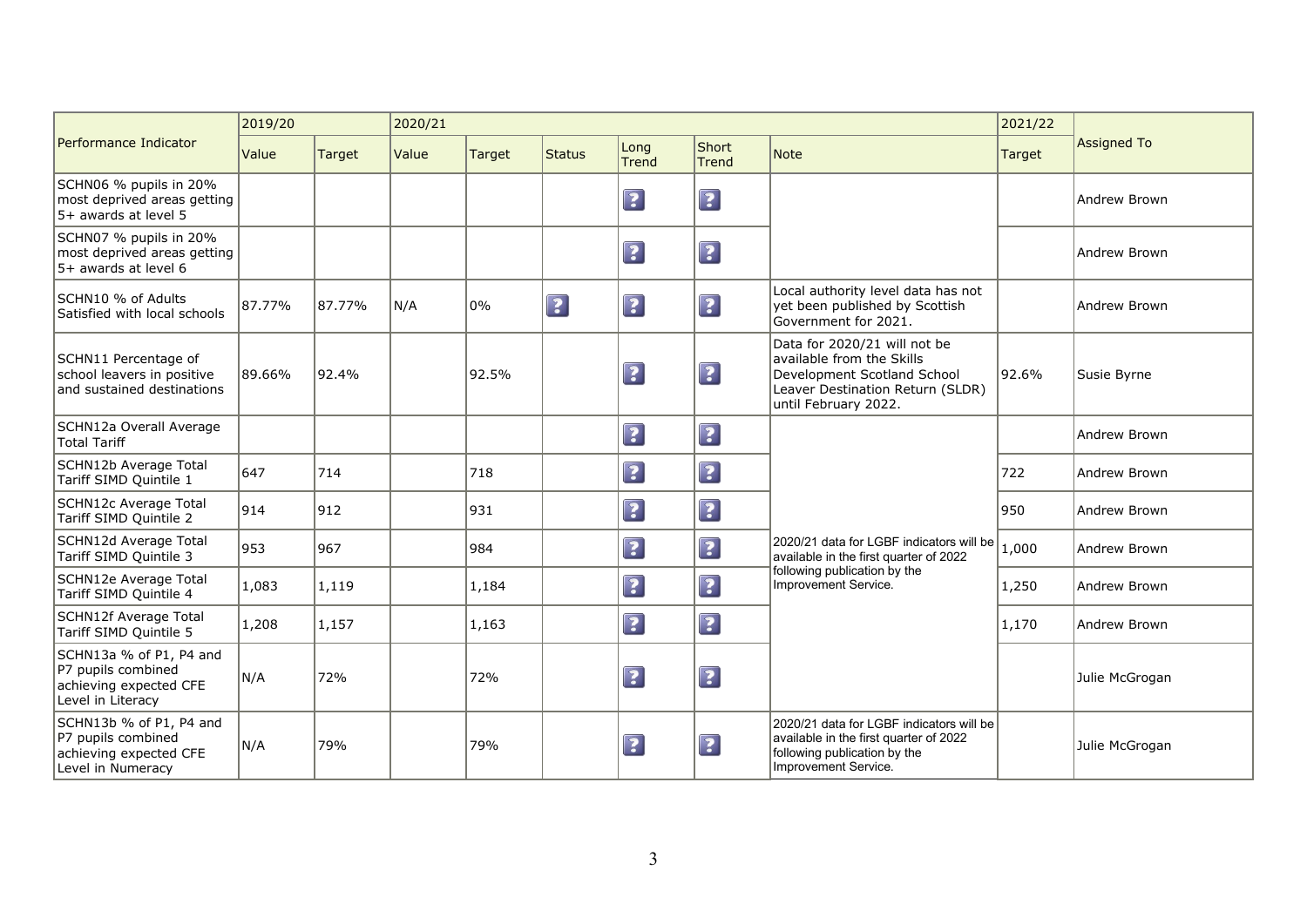|                                                                                                                                             | 2019/20 |        | 2020/21 |               |               |                         |                |      | 2021/22 |                |
|---------------------------------------------------------------------------------------------------------------------------------------------|---------|--------|---------|---------------|---------------|-------------------------|----------------|------|---------|----------------|
| Performance Indicator                                                                                                                       | Value   | Target | Value   | <b>Target</b> | <b>Status</b> | Long<br><b>Trend</b>    | Short<br>Trend | Note | Target  | Assigned To    |
| SCHN14a Literacy<br>Attainment Gap (P1,4,7<br>Combined) - percentage<br>point gap between the least<br>deprived and most deprived<br>pupils | N/A     | 12%    |         | 12%           |               | $\boxed{?}$             | $\boxed{2}$    |      |         | Julie McGrogan |
| SCHN14b Numeracy<br>Attainment Gap (P1,4,7<br>Combined) - percentage<br>point gap between the least<br>deprived and most deprived<br>pupils | N/A     | 15%    |         | 15%           |               | $\overline{\mathbf{3}}$ | $\boxed{?}$    |      |         | Julie McGrogan |
| SCHN14c Percentage of<br>pupils achieving expected<br>levels in Writing by P7                                                               | N/A     | 72%    |         | 72%           |               | $\boxed{?}$             | $\boxed{?}$    |      |         | Julie McGrogan |
| SCHN19a School<br>Attendance Rates (per 100<br>pupils)                                                                                      | N/A     | 0%     |         | 91.8%         |               | $\boxed{?}$             | $\boxed{2}$    |      | 0%      | Claire Cusick  |
| SCHN19b School<br>Attendance Rates for<br>Looked After Children (per<br>100 Looked After Children)                                          | N/A     | 0%     |         | 90.8%         |               | $\overline{\mathbf{?}}$ | $\boxed{2}$    |      | 0%      | Claire Cusick  |
| SCHN20a School Exclusion<br>Rates (per 1000 pupils)                                                                                         | N/A     | 10     |         | 30            |               | $\boxed{?}$             | $\boxed{?}$    |      | ۱n      | Claire Cusick  |
| SCHN20b School Exclusion<br>Rates for Looked After<br>Children (per 1000 looked<br>after children)                                          | N/A     | 0      |         | 130           |               | $\overline{\mathbf{?}}$ | $\boxed{2}$    |      | 10      | Claire Cusick  |
| SCHN21 Participation Rate<br>for 16-19 year olds (per<br>$\vert 100 \rangle$                                                                | 90.21%  | 90.21% |         |               |               | $\ddot{\mathbf{z}}$     | $\boxed{?}$    |      |         | Susie Byrne    |

| Action                                                                   | Status Progress | Due Date    | Comment                                                             | Assigned To     |
|--------------------------------------------------------------------------|-----------------|-------------|---------------------------------------------------------------------|-----------------|
| ELA/20-21/DP/01/01 Develop Holiday<br>Hunger and activity Programme Year | 100%            | 24-Jun-2021 | Delivered summer 2021.                                              | IGill Graham    |
| ELA/20-21/DP/04 Deliver service-wide                                     | 100%            | 31-Oct-2021 | The Framework to support self-evaluation at early years has brought | Julie McGrogan; |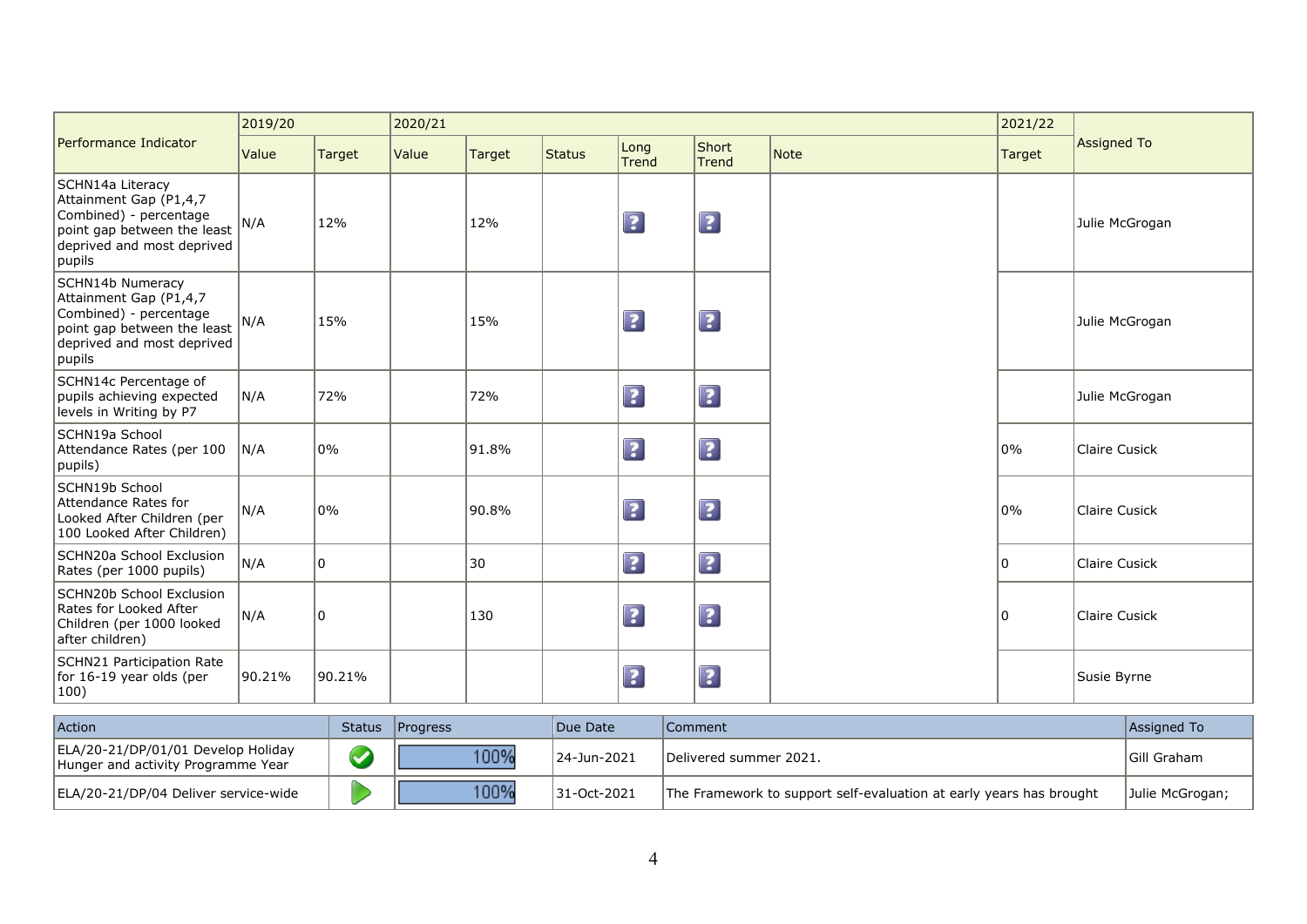| Action                                                              | Status Progress | Due Date    | Comment                                                                                                                                                                                                                                                                                                                                                                                           | Assigned To    |
|---------------------------------------------------------------------|-----------------|-------------|---------------------------------------------------------------------------------------------------------------------------------------------------------------------------------------------------------------------------------------------------------------------------------------------------------------------------------------------------------------------------------------------------|----------------|
| self-evaluation for educational<br>limprovement                     |                 |             | together the frameworks used for inspection at ELC: HGIOELC, Care<br>Inspectorate Framework and National Standard Criteria. A critical<br>reflective model is used to quality assure ELC settings. Settings have<br>been provided with a Google doc to collate information from the self-<br>evaluation process of HGIOELC and Care Standards in order to meet the<br>National Standard Criteria. | Kathy Morrison |
| ELA/20-21/DP/07 Deliver the Scotland's<br>Young Workforce Programme | 100%            | 31-Jul-2021 | Adapted programme of activities delivered in partnership with DYW<br>West and Dunbartonshire Chamber of Commerce.                                                                                                                                                                                                                                                                                 | Andrew Brown   |

| Risk                                                                                     | <b>Current Risk Matrix</b> | Date Reviewed | Latest Note                                                                                                                                                                                                                                                                                                                                                                                                  | <b>Target Risk Matrix</b> | Assigned To                    |
|------------------------------------------------------------------------------------------|----------------------------|---------------|--------------------------------------------------------------------------------------------------------------------------------------------------------------------------------------------------------------------------------------------------------------------------------------------------------------------------------------------------------------------------------------------------------------|---------------------------|--------------------------------|
| EDR/2019/01 Deliver the Raising<br>Attainment Agenda                                     | Likelihood<br>Impact       | 30-Jul-2021   | Annual data collection conducted in 2021, having been<br>suspended in 2020 due to pandemic. Attainment data is<br>being used to set actions for the COVID Recovery Action<br>Plan. Attainment performance in the BGE may not be<br>directly comparable with previous years' due to COVID<br>disruption. Scottish Gov did not collect attainment data<br>for S3 June 2021 having collected in from 2016-2019. | -ikelihood<br>Impact      | Julie McGrogan                 |
| EDR/2019/02 Develop and Deliver<br>Educational Improvement Across West<br>Dunbartonshire | <b>kelihood</b><br>Impact  | 30-Jul-2021   | Improvement framework is under review as a result of<br>new national directives namely OECD Report and NIF.                                                                                                                                                                                                                                                                                                  | .ikelihood<br>Impact      | Susan Gray; Denise<br>McKinnon |
| EDR/2019/03 Narrow the Poverty<br>Related Attainment Gap                                 | Likelihood<br>Impact       | 25-Jun-2021   | Continuing professional learning for staff and central<br>officer support and challenge should mitigate risks.                                                                                                                                                                                                                                                                                               | ikelihood<br>Impact       | Claire Cusick                  |
| EDR/2019/04 Deliver Scotland's Young<br>Workforce Programme                              | Likelihood<br>Ō<br>Impact  | 02-Aug-2021   | The funding change to DYW West has increased the scope<br>to work with YP who reside out with WD, accordingly the<br>actions going forward will continue in the Delivery Plan of<br>$2021 - 22$ .                                                                                                                                                                                                            | .ikelihood<br>Impact      | David Byars; Susie<br>Byrne    |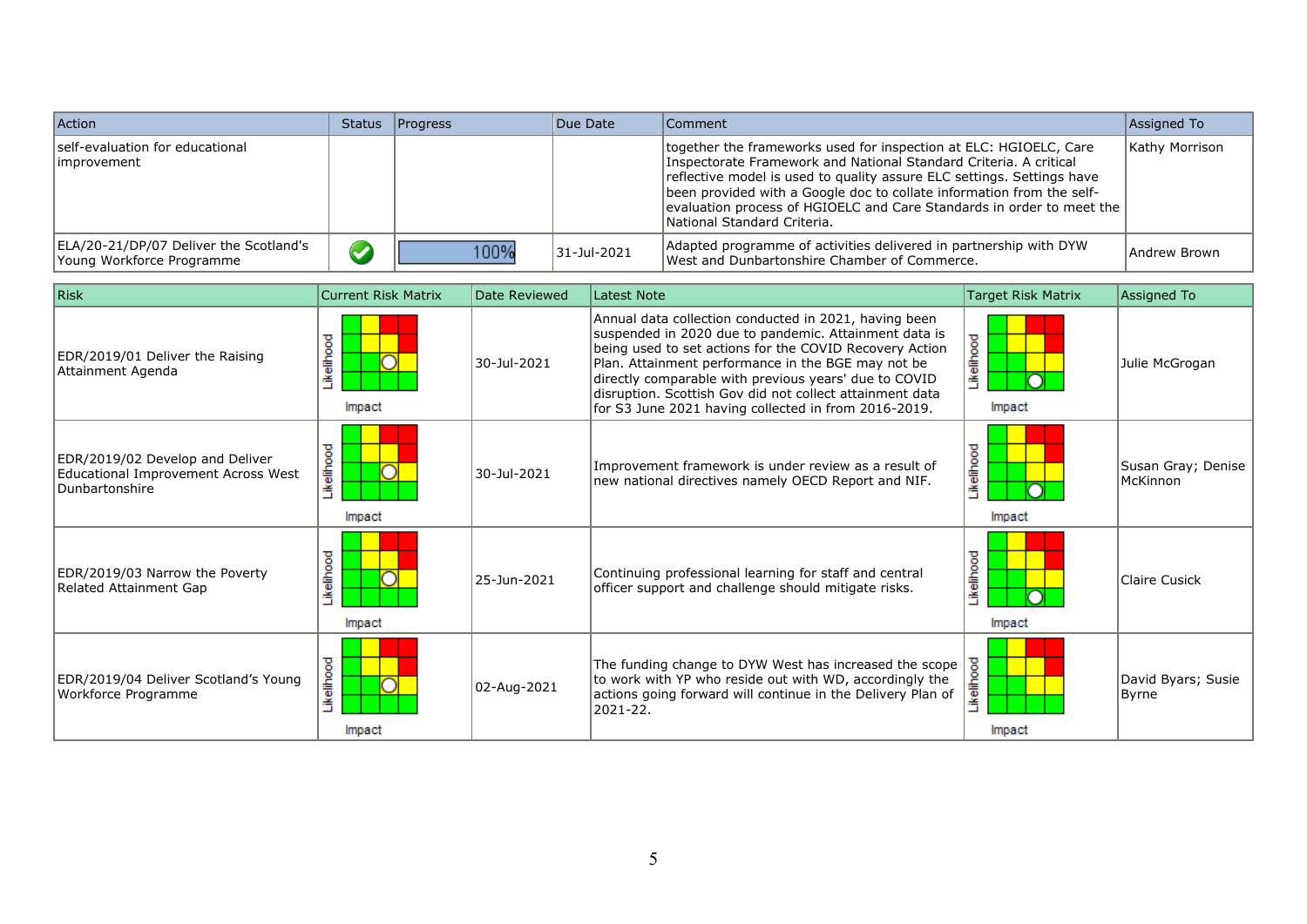| Risk                                                                | Current Risk Matrix | Date Reviewed | Latest Note                                                                                                                             | Target Risk Matrix | Assigned To  |
|---------------------------------------------------------------------|---------------------|---------------|-----------------------------------------------------------------------------------------------------------------------------------------|--------------------|--------------|
| EDR/2019/13 Deliver Service-Wide Self<br>Evaluation and Improvement | 2<br>⌒<br>Impact    | 02-Aug-2021   | Due to the pandemic work in this area has been curtailed,<br>minor modifications have been made however to the SQR<br>reporting format. | ۱₹<br>Impact       | Andrew Brown |

 $\bullet$ 

Supported individuals, families and carers living independently and with dignity

Ob Enhanced life chances

|                                                                               | 2019/20 |        | 2020/21 |        |        |               |                |                                                                                                                                                                                                                                                                                                                                                                                                                                                                    | 2021/22 |                |
|-------------------------------------------------------------------------------|---------|--------|---------|--------|--------|---------------|----------------|--------------------------------------------------------------------------------------------------------------------------------------------------------------------------------------------------------------------------------------------------------------------------------------------------------------------------------------------------------------------------------------------------------------------------------------------------------------------|---------|----------------|
| Performance Indicator                                                         | Value   | Target | Value   | Target | Status | Long<br>Trend | Short<br>Trend | <b>Note</b>                                                                                                                                                                                                                                                                                                                                                                                                                                                        | Target  | Assigned To    |
| SCHN18 % of funded Early<br>Years Provision which is<br>graded good or better | 86.5%   | 77.42% | 87.5%   | 86.5%  |        |               | 仓              | 20/21 is based on 40 ELCs now<br>open with 35 graded good or<br>above and 5 graded below. The<br>figure of 87.5% is at September<br>2020. Inspection work has been<br>suspended as a result of the<br>pandemic but this figure may<br>change if inspections recommence.<br>Inspection scrutiny of Covid safety<br>continued during 20/21.11 Covid<br>linspections, all rated 'very good'.<br>Inspection scrutiny using the care<br>inspectorate Framework resumed. | 95%     | Kathy Morrison |

| ELA/20-21/DP/10 Develop, review and<br>100%<br>31-Jan-2022<br>Programme reviewing policies and procedures completed.<br>Claire Cusick<br>limprove GIRFEC processes | Action | <b>Status</b> | <b>Progress</b> | Due Date | Comment | Assigned To            |
|--------------------------------------------------------------------------------------------------------------------------------------------------------------------|--------|---------------|-----------------|----------|---------|------------------------|
|                                                                                                                                                                    |        |               |                 |          |         | <b>Shona Crawford:</b> |

| $ R$ isk | Current Risk Matrix | Date Reviewed | TLatest Note | Target Risk Matrix | TAssigned To |
|----------|---------------------|---------------|--------------|--------------------|--------------|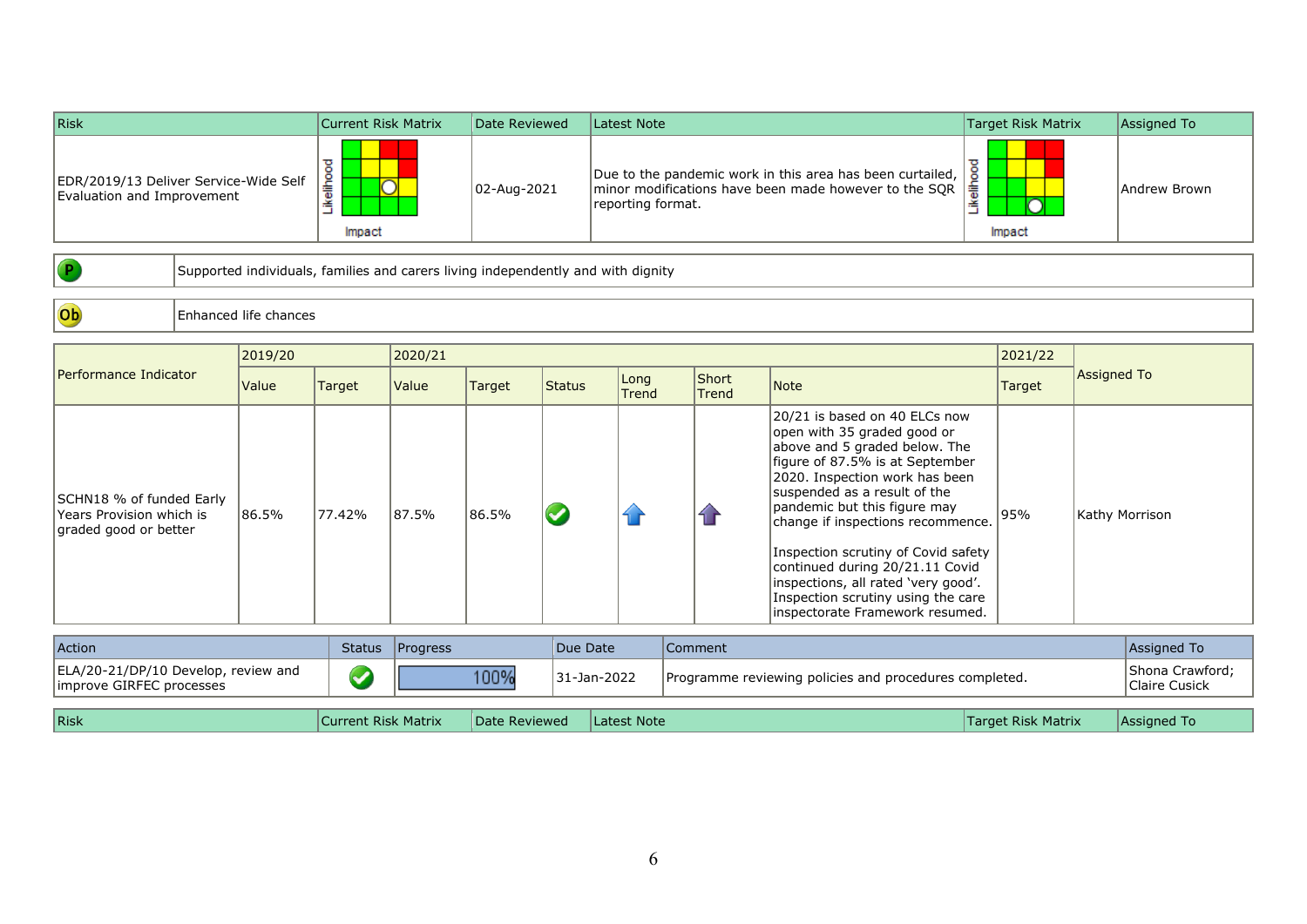| Risk                                                                                         | <b>Current Risk Matrix</b> | Date Reviewed | Latest Note                                                                                                                                                                                                      |                                                                                                                               | <b>Target Risk Matrix</b> | Assigned To                                                          |
|----------------------------------------------------------------------------------------------|----------------------------|---------------|------------------------------------------------------------------------------------------------------------------------------------------------------------------------------------------------------------------|-------------------------------------------------------------------------------------------------------------------------------|---------------------------|----------------------------------------------------------------------|
| EDR/2019/05 Develop, Review and<br>Improve GIRFEC Processes                                  | <b>kellhood</b><br>Impact  | 31-Jan-2020   | Continual reflection of national guidance and updating of<br>our policies and procedures is ensuring we are getting it<br>right for our children and young people and giving staff<br>clear consistent quidance. |                                                                                                                               | Likelihood<br>Impact      | Claire Cusick                                                        |
| Ob<br>Improved wellbeing                                                                     |                            |               |                                                                                                                                                                                                                  |                                                                                                                               |                           |                                                                      |
| <b>Action</b>                                                                                | Progress<br><b>Status</b>  |               | Due Date                                                                                                                                                                                                         | Comment                                                                                                                       |                           | Assigned To                                                          |
| ELA/20-21/DP/06 Develop and implement<br>the parental engagement strategy in all<br>settings | $\bullet$                  | 100%          | 31-Jul-2021                                                                                                                                                                                                      | PEEP programme training delivered for Equity and Excellence Leads<br>(EEL). Programme targeted at ELC with allocation of EEL. |                           | Andrew Brown;<br>Claire Cusick; Julie<br>McGrogan; Kathy<br>Morrison |
| ELA/20-21/DP/09 Deliver improvement in<br>young people's health and wellbeing                | $\blacklozenge$            | 100%          | 31-Dec-2021                                                                                                                                                                                                      | Plans adapted due to the impact of the pandemic on delivery. Sub-<br>actions carried forward into next year.                  |                           | Andrew Brown;<br>Shona Crawford;<br><b>Claire Cusick</b>             |
| Risk                                                                                         | <b>Current Risk Matrix</b> | Date Reviewed | Latest Note                                                                                                                                                                                                      |                                                                                                                               | <b>Target Risk Matrix</b> | Assigned To                                                          |
|                                                                                              |                            |               |                                                                                                                                                                                                                  |                                                                                                                               |                           |                                                                      |

| EDR/2019/06 Deliver Improvement in<br>Young People's Health and Wellbeing | ℧<br>۰<br>ikeliho<br>⌒<br>Impact | 25-Jun-2021 | Plans in place reflection challenges of pandemic should<br>lminimise risks.                       | elihoo<br>≝<br>Impact | Claire Cusick |
|---------------------------------------------------------------------------|----------------------------------|-------------|---------------------------------------------------------------------------------------------------|-----------------------|---------------|
| EDR/2019/07 Implement the Parental<br>Engagement Strategy                 | ℧<br>۰<br>흛<br>≚<br>Impact       | 25-Jun-2021 | Parental engagement and involvement strategies at local<br>and establishment level mitigate risk. | ۰<br>흛<br>≚<br>Impact | Susan Gray    |

|    | Meaningful engagement with active, empowered and informed citizens who feel safe and engaged |
|----|----------------------------------------------------------------------------------------------|
| Ob | Strong and active communities                                                                |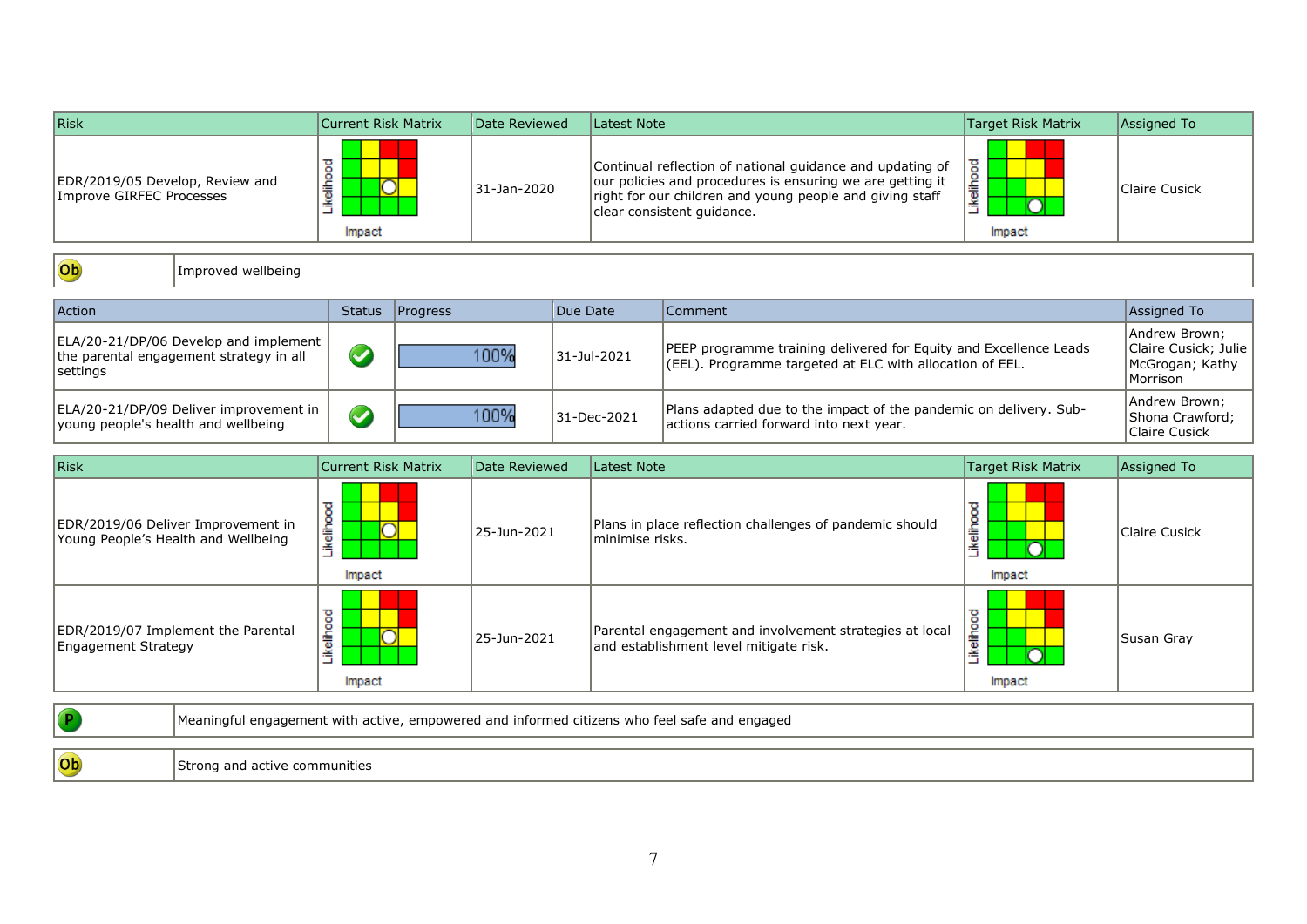| Action                                                                                             |                                                                                     | <b>Status</b>              | Progress    |                                                                                                                                      | Due Date                                                                                                                                                                                                                                                                                                                                                                                                                                             |                                                                                | Comment                                                                                                    |                                   | Assigned To                                       |
|----------------------------------------------------------------------------------------------------|-------------------------------------------------------------------------------------|----------------------------|-------------|--------------------------------------------------------------------------------------------------------------------------------------|------------------------------------------------------------------------------------------------------------------------------------------------------------------------------------------------------------------------------------------------------------------------------------------------------------------------------------------------------------------------------------------------------------------------------------------------------|--------------------------------------------------------------------------------|------------------------------------------------------------------------------------------------------------|-----------------------------------|---------------------------------------------------|
|                                                                                                    | ELA/20-21/DP/11 Develop and implement<br>a sustainability framework for the service | $\bm{\omega}$              |             | 100%                                                                                                                                 |                                                                                                                                                                                                                                                                                                                                                                                                                                                      | 31-Jul-2021<br>Framework developed.                                            |                                                                                                            |                                   | Julie McGrogan                                    |
| <b>Risk</b>                                                                                        |                                                                                     | <b>Current Risk Matrix</b> |             | Date Reviewed                                                                                                                        |                                                                                                                                                                                                                                                                                                                                                                                                                                                      | <b>Latest Note</b>                                                             |                                                                                                            | <b>Target Risk Matrix</b>         | Assigned To                                       |
| EDR/2019/08 Develop and Promote<br>Approaches to Sustainability                                    |                                                                                     | Likelihood<br>Impact       |             | 30-Jul-2021                                                                                                                          |                                                                                                                                                                                                                                                                                                                                                                                                                                                      |                                                                                | High profile learning content delivered across all schools<br>and ELCC's. Action plan in place in 2021-22. | Likelihood<br>Impact              | Susan Gray                                        |
|                                                                                                    | Open, accountable and accessible local government                                   |                            |             |                                                                                                                                      |                                                                                                                                                                                                                                                                                                                                                                                                                                                      |                                                                                |                                                                                                            |                                   |                                                   |
| $\overline{\text{Ob}}$                                                                             | Equity of access for all residents                                                  |                            |             |                                                                                                                                      |                                                                                                                                                                                                                                                                                                                                                                                                                                                      |                                                                                |                                                                                                            |                                   |                                                   |
| Action                                                                                             |                                                                                     | <b>Status</b>              | Progress    |                                                                                                                                      | Due Date                                                                                                                                                                                                                                                                                                                                                                                                                                             |                                                                                | Comment                                                                                                    |                                   | Assigned To                                       |
|                                                                                                    | ELA/20-21/DP/02 Deliver excellence and<br>equity in all educational opportunities   | $\bullet$                  |             | 100%                                                                                                                                 |                                                                                                                                                                                                                                                                                                                                                                                                                                                      | 31-Jul-2021                                                                    | Adapted programme of activities delivered.                                                                 |                                   | Andrew Brown:<br>Claire Cusick; Julie<br>McGrogan |
| ELA/20-21/DP/14 Deliver improvement in<br>$\bullet$<br>the use of performance information          |                                                                                     |                            | 100%        | 31-Jul-2021                                                                                                                          |                                                                                                                                                                                                                                                                                                                                                                                                                                                      | Adapted programme delivered. Sub-actions carried forward into next<br>session. |                                                                                                            | Julie McGrogan;<br>Kathy Morrison |                                                   |
| <b>Risk</b><br><b>Current Risk Matrix</b>                                                          |                                                                                     |                            |             | Date Reviewed                                                                                                                        |                                                                                                                                                                                                                                                                                                                                                                                                                                                      | <b>Latest Note</b>                                                             |                                                                                                            | <b>Target Risk Matrix</b>         | Assigned To                                       |
| Likelihood<br>EDR/2019/09 Ensure Equitable Access to<br><b>Educational Opportunities</b><br>Impact |                                                                                     | 25-Jun-2021                |             | Robust targeted supports by schools and monitoring by<br>link officers, supported by relevant policy development<br>mitigates risks. |                                                                                                                                                                                                                                                                                                                                                                                                                                                      | Likelihood<br>Impact                                                           | <b>Claire Cusick</b>                                                                                       |                                   |                                                   |
| Likelihood<br>EDR/2019/10 Analysis and Publication of<br>Performance Information<br>Impact         |                                                                                     |                            | 02-Aug-2021 |                                                                                                                                      | Self evaluation work was carried out on the alternative<br>certification model as part of the 2021 SQA<br>arrangements. This has led to a review of the equity of<br>provision of courses within the senior phase across our<br>establishments. As a result a seconded post will take<br>forward the senior phase offer within WD.<br>NIF Plan published. Data gathered for NIF report. SQR<br>completed for March Committee. Working with Education |                                                                                | Likelihood<br>Impact                                                                                       | Andrew Brown                      |                                                   |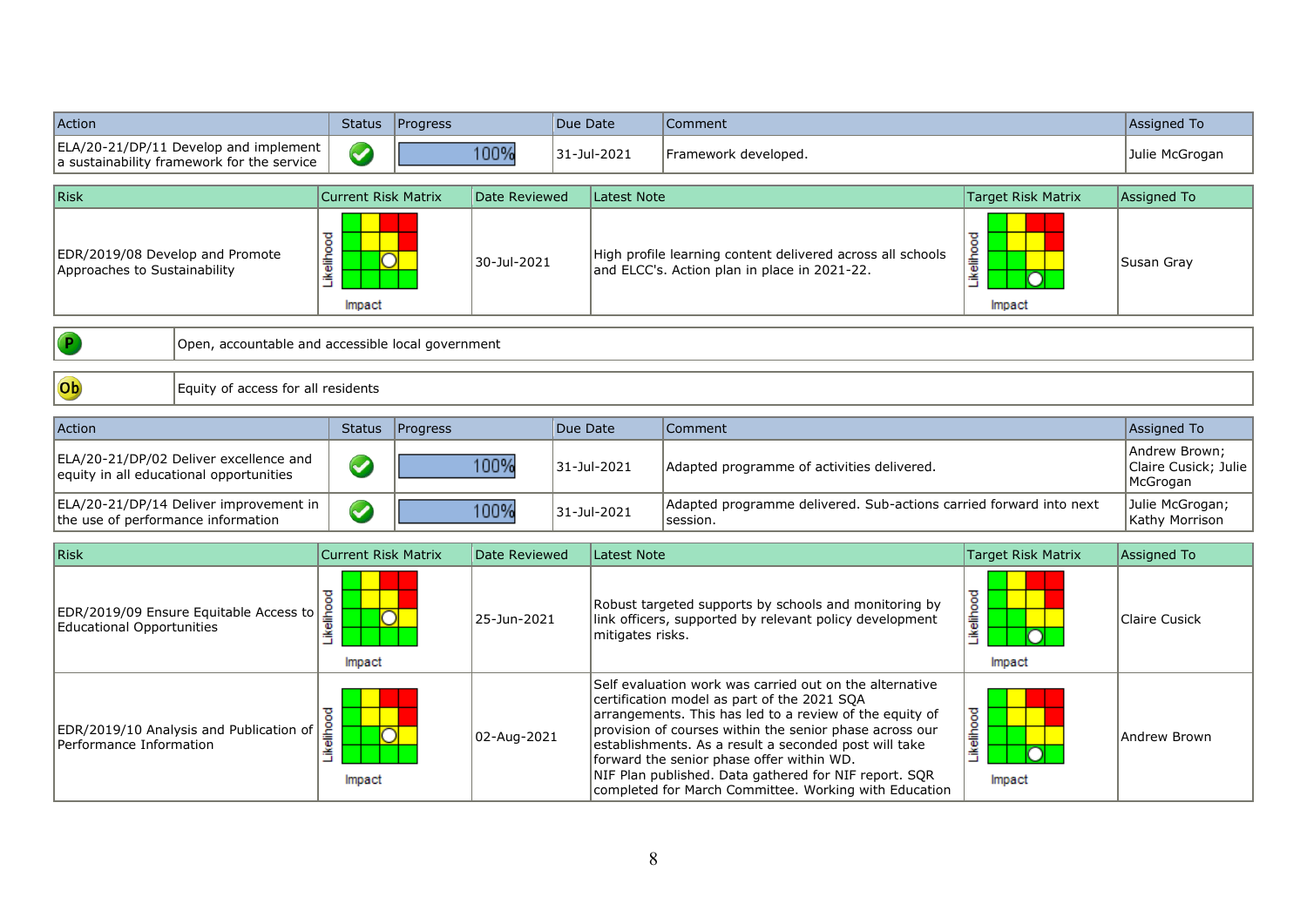| <b>Risk</b>                                                     |                                                                                         | <b>Current Risk Matrix</b> |          | Date Reviewed |          | <b>Latest Note</b> |                                                                                                                                                                                                                                                                                                                                                                                                                                                                                                               | <b>Target Risk Matrix</b> | Assigned To                                        |
|-----------------------------------------------------------------|-----------------------------------------------------------------------------------------|----------------------------|----------|---------------|----------|--------------------|---------------------------------------------------------------------------------------------------------------------------------------------------------------------------------------------------------------------------------------------------------------------------------------------------------------------------------------------------------------------------------------------------------------------------------------------------------------------------------------------------------------|---------------------------|----------------------------------------------------|
|                                                                 |                                                                                         |                            |          |               |          |                    | Scotland on self-evaluation of family learning and internal<br>self-evaluation of Senior Phase.                                                                                                                                                                                                                                                                                                                                                                                                               |                           |                                                    |
|                                                                 |                                                                                         |                            |          |               |          |                    |                                                                                                                                                                                                                                                                                                                                                                                                                                                                                                               |                           |                                                    |
|                                                                 | Efficient and effective frontline services that improve the everyday lives of residents |                            |          |               |          |                    |                                                                                                                                                                                                                                                                                                                                                                                                                                                                                                               |                           |                                                    |
|                                                                 |                                                                                         |                            |          |               |          |                    |                                                                                                                                                                                                                                                                                                                                                                                                                                                                                                               |                           |                                                    |
| $\overline{\text{ob}}$                                          | A committed and skilled workforce                                                       |                            |          |               |          |                    |                                                                                                                                                                                                                                                                                                                                                                                                                                                                                                               |                           |                                                    |
|                                                                 |                                                                                         |                            |          |               | Due Date |                    |                                                                                                                                                                                                                                                                                                                                                                                                                                                                                                               |                           |                                                    |
| Action                                                          |                                                                                         | <b>Status</b>              | Progress |               |          |                    | Comment                                                                                                                                                                                                                                                                                                                                                                                                                                                                                                       |                           | Assigned To                                        |
| professional learning for the service                           | ELA/20-21/DP/08 Deliver leadership and                                                  | $\bigcirc$                 |          | 100%          |          | 31-Jul-2021        | A broad range of opportunities for ELC leaders and practitioners to<br>develop their skills and knowledge was provided virtually. The<br>opportunity for collaborative work with Education Scotland West Locality<br>and Professional Learning and Leadership teams was an opportunity<br>which we embraced. This complimented our virtual offer of professional<br>learning activities through lockdown and reopening, enhancing the<br>opportunities for weekly virtual engagement we had with our leaders. |                           | Claire Cusick;<br>Kathy Morrison                   |
| <b>Risk</b>                                                     |                                                                                         | <b>Current Risk Matrix</b> |          | Date Reviewed |          | <b>Latest Note</b> |                                                                                                                                                                                                                                                                                                                                                                                                                                                                                                               | <b>Target Risk Matrix</b> | Assigned To                                        |
| EDR/2019/14 Deliver Professional<br>Development for the Service |                                                                                         | Likelihood<br>Impact       |          | 25-Jun-2021   |          |                    | Leadership and professional learning team have<br>successfully supported establishments in move to remote<br>CLPL; supporting continuation of professional<br>development and networking.                                                                                                                                                                                                                                                                                                                     | Likelihood<br>Impact      | <b>Claire Cusick</b>                               |
| Ob                                                              | A continuously improving Council delivering best value                                  |                            |          |               |          |                    |                                                                                                                                                                                                                                                                                                                                                                                                                                                                                                               |                           |                                                    |
| Action                                                          |                                                                                         | <b>Status</b>              | Progress |               | Due Date |                    | Comment                                                                                                                                                                                                                                                                                                                                                                                                                                                                                                       |                           | Assigned To                                        |
|                                                                 | ELA/20-21/DP/05 Deliver the Early Years                                                 |                            |          |               |          |                    | The statutory duty is in place for August 2021. Focus on quality and                                                                                                                                                                                                                                                                                                                                                                                                                                          |                           |                                                    |
| Strategy                                                        |                                                                                         | $\bigcirc$                 |          | 100%          |          | 31-Dec-2021        | remaining projects to ensure compliance.                                                                                                                                                                                                                                                                                                                                                                                                                                                                      |                           | Kathy Morrison                                     |
| ELA/20-21/DP/13 Deliver Service<br>Modernisation Programme      |                                                                                         | $\blacklozenge$            |          | 100%          |          | 31-Jul-2021        | Work to improve and streamline processes undertaken. Sub-actions<br>carried forward into next session.                                                                                                                                                                                                                                                                                                                                                                                                        |                           | Andrew Brown;<br>Julie McGrogan;<br>Kathy Morrison |
| <b>Risk</b>                                                     |                                                                                         | <b>Current Risk Matrix</b> |          | Date Reviewed |          | <b>Latest Note</b> |                                                                                                                                                                                                                                                                                                                                                                                                                                                                                                               | <b>Target Risk Matrix</b> | Assigned To                                        |
|                                                                 |                                                                                         |                            |          |               |          |                    |                                                                                                                                                                                                                                                                                                                                                                                                                                                                                                               |                           |                                                    |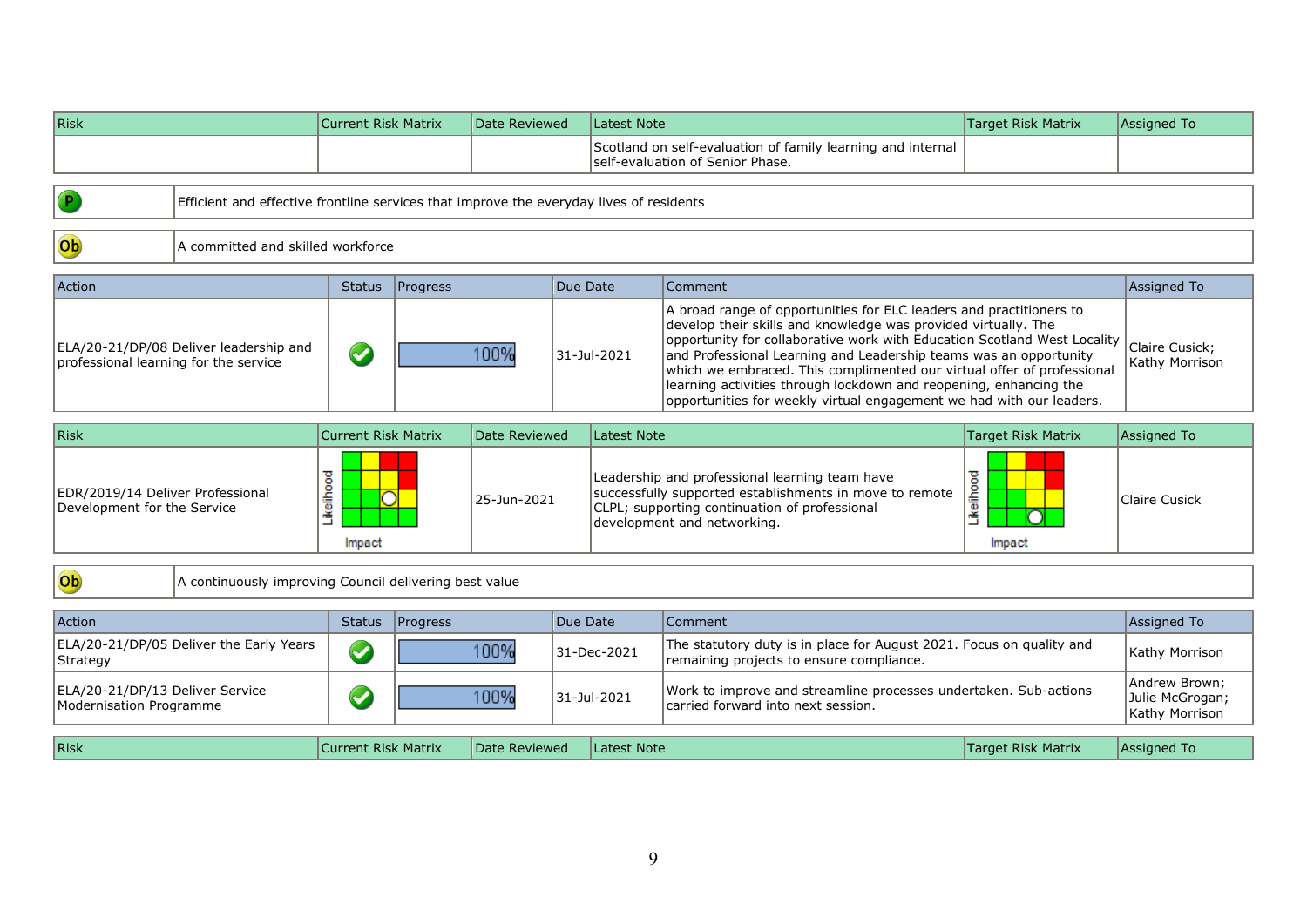| Risk                                                       | <b>Current Risk Matrix</b> | Date Reviewed | <b>Latest Note</b>                                                                                                                                                                                                                                                                                                                                                                                                                                                                                                                                                                                                                                                                                                                                                                                                                                                                                                                                                                                          | <b>Target Risk Matrix</b>      | Assigned To    |
|------------------------------------------------------------|----------------------------|---------------|-------------------------------------------------------------------------------------------------------------------------------------------------------------------------------------------------------------------------------------------------------------------------------------------------------------------------------------------------------------------------------------------------------------------------------------------------------------------------------------------------------------------------------------------------------------------------------------------------------------------------------------------------------------------------------------------------------------------------------------------------------------------------------------------------------------------------------------------------------------------------------------------------------------------------------------------------------------------------------------------------------------|--------------------------------|----------------|
| EDR/2019/11 Deliver the Early Years<br>Strategy            | Likelihood<br>Impact       | 27-Jul-2021   | The statutory duty on Councils to provide 1140 hours has<br>been reset to August 2021.<br>All building projects to provide additional space for 1140<br>hours have been completed.<br>Kitchen project completion at two sites required to<br>provide hot food are outstanding.<br>All ELC variations to registrations required for ELC to<br>provide 1140 hours are in place.<br>ELC recruitment for expansion has been completed.<br>1140 hours for 100% of eligible 2 year olds and<br>entitlement for 3 and 4 year olds in place from May 2021.<br>Scottish Government final multi year funding for 2021/22.<br>Review of delivery models to ensure that parents have<br>what they need and to provide best value for the Council.<br>Communication with parents, carers and staff will be<br>focussed on high quality ELC and what that means for<br>1140 hours. Successful transition to new models of<br>delivery including One-ery through training programme<br>aimed at leaders and practitioners. | <b>kelihood</b><br>∩<br>Impact | Kathy Morrison |
| EDR/2019/15 Deliver the Service<br>Modernisation Programme | Likelihood<br>Impact       | 02-Aug-2021   | Despite phase 2 being interrupted by the pandemic<br>lockdown, take-up across Clydebank Schools has been<br>positive. ParentPay is now being rolled out across all EY<br>establishments. The rollout of the GroupCall Expression<br>App has also been curtailed by the pandemic, however<br>this is scheduled for rollout in August 2021 when schools<br>return.                                                                                                                                                                                                                                                                                                                                                                                                                                                                                                                                                                                                                                            | Likelihood<br>Impact           | Andrew Brown   |
| SR 009 Failure to deliver the Early Years<br>Agenda        | Likelihood<br>Impact       | 26-Jul-2021   | The building programme for expansion and recruitment<br>has been completed.<br>All eligible 2 year olds and 3 and 4 year olds children<br>receiving 1140 hours by May 2021.<br>Care Inspections resumed July 2021, any ELC with rating<br>below 'good' will be re-inspected.<br>Flexible delivery model will be reviewed to ensure that it<br>meets parent expectations.<br>Quality of ELC and curriculum delivery of the new model<br>will be closely monitored and supported by the central<br>early years team.                                                                                                                                                                                                                                                                                                                                                                                                                                                                                          | Likelihood<br>Impact           | Kathy Morrison |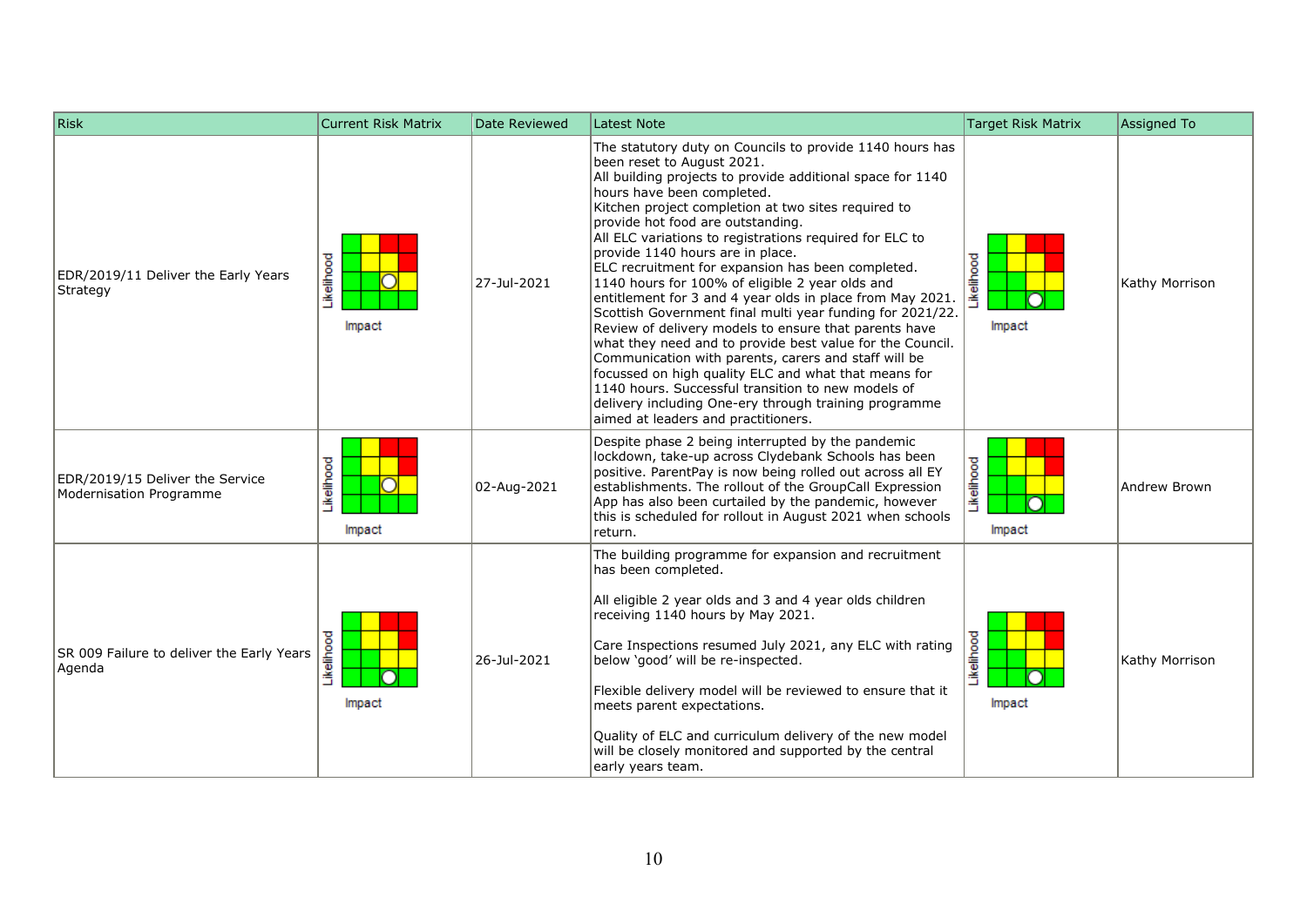| Ob                                     | Sustainable & attractive local communities |                      |          |               |          |             |                                                                                                                                                                                                                                                                                                 |                                            |                                 |
|----------------------------------------|--------------------------------------------|----------------------|----------|---------------|----------|-------------|-------------------------------------------------------------------------------------------------------------------------------------------------------------------------------------------------------------------------------------------------------------------------------------------------|--------------------------------------------|---------------------------------|
| <b>Action</b>                          |                                            | <b>Status</b>        | Progress |               | Due Date |             | Comment                                                                                                                                                                                                                                                                                         |                                            | Assigned To                     |
| estate in line with local regeneration | ELA/20-21/DP/12 Develop the schools        |                      |          | 100%          |          | 31-Jul-2021 | Work completed as planned, with Renton Campus nearing completion.<br>Planning for Faifley campus commenced.                                                                                                                                                                                     |                                            | Andrew Brown;<br>Kathy Morrison |
| Risk                                   |                                            | Current Risk Matrix  |          | Date Reviewed |          | Latest Note |                                                                                                                                                                                                                                                                                                 | Target Risk Matrix                         | Assigned To                     |
| EDR/2019/12 Develop the Schools        | Estate in Line with Local Regeneration     | .ikelihood<br>Impact |          | 02-Aug-2021   |          |             | The delivery of the first phase of Renton construction, the  <br>development of the specification for the Faifley Campus<br>and confirmation of external funding for Faifley Campus<br>has taken place. Statutory consultation for Faifley will<br>commence in September 2021 until March 2022. | ъ<br>$\circ$<br>ellino<br>등<br>≚<br>Impact | Andrew Brown                    |

|                 | <b>Action Status</b> |
|-----------------|----------------------|
|                 | In Progress          |
| <b>Property</b> | Completed            |

| PI Status |         | Long Term Trends | <b>Short Term Trends</b> |               |  |
|-----------|---------|------------------|--------------------------|---------------|--|
|           | Alert   | Improving        |                          | Improving     |  |
|           | Warning | No Change        | Posts.                   | No Change     |  |
|           | OK      | Getting Worse    |                          | Getting Worse |  |
| $\sim$    | Unknown |                  |                          |               |  |

| <b>Risk Status</b> |
|--------------------|
| Alert              |
| Warning            |

Data Only